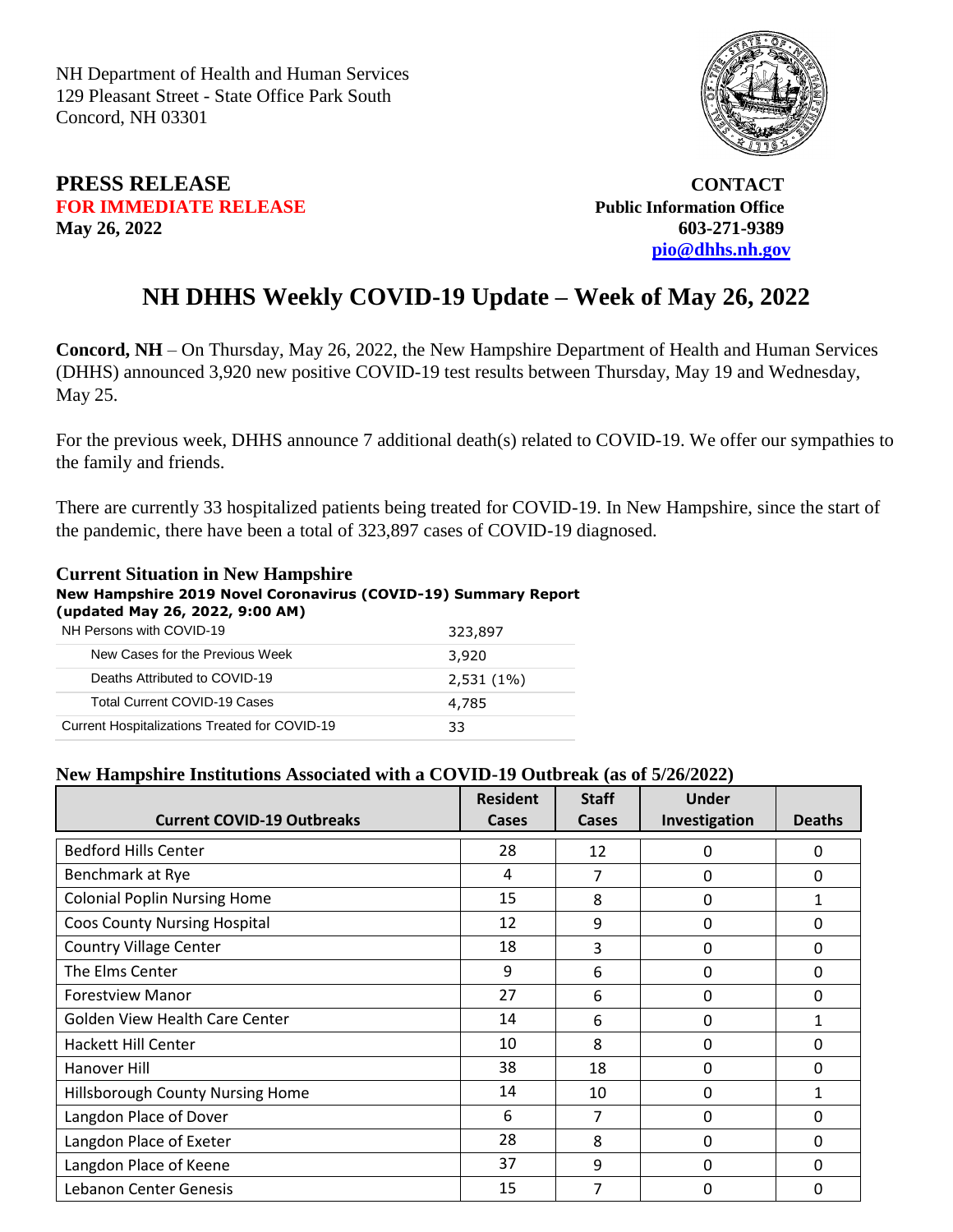| Merrimack County Nursing Home/Gerrish Manor       | 11 |    |  |
|---------------------------------------------------|----|----|--|
| Mount Carmel Rehab and Nursing Center             | n  | 8  |  |
| Nashua Crossings Benchmark Senior Living          | 34 | 17 |  |
| <b>Pleasant Valley Nursing Center</b>             | q  |    |  |
| Rockingham County Nursing Home and Rehabilitation | 25 | 28 |  |
| Rochester Manor                                   | 11 |    |  |
| St. Francis Rehabilitation and Nursing Center     | 4  |    |  |
| Scott-Farrar at Peterborough                      | 17 |    |  |
| Villa Crest Nursing & Retirement Center           | 23 | 27 |  |
| <b>Windham Terrace</b>                            | 12 |    |  |
| <b>Wolfeboro Bay Genesis Healthcare</b>           |    | 11 |  |

|                                                                  | <b>Resident</b> | <b>Staff</b>   |                |
|------------------------------------------------------------------|-----------------|----------------|----------------|
| <b>Closed COVID-19 Outbreaks in 2022</b>                         | Cases           | Cases          | <b>Deaths</b>  |
| All American Assisted Living (3/2/2022)                          | 11              | 8              | 0              |
| Applewood Rehabilitation Center (4/11/2022)                      | 57              | 38             | 3              |
| Arbor View Inn (4/11/2022)                                       | 4               | $\mathbf{1}$   | 0              |
| Arbors at Bedford (3/7/2022)                                     | 26              | $\overline{7}$ | 0              |
| Bedford Hills Center (2/14/2022)                                 | 19              | 31             | 0              |
| Bedford Nursing and Rehab Center (3/11/2022)                     | 21              | 30             | 3              |
| Belknap County Department of Corrections (5/18/2022)             | $\overline{7}$  | 0              | 0              |
| Belknap County Nursing Home (1/25/2022)                          | $\mathbf{1}$    | 4              | 0              |
| Belknap County Nursing Home (3/3/2022)                           | 16              | 11             | 0              |
| Bellamy and Watson Fields Assisted Living Facilities (2/23/2022) | 12              | 0              | 0              |
| Bentley Commons at Bedford (2/22/2022)                           | 2               | 13             | 0              |
| The Birches at Concord (5/18/2022)                               | 9               | 8              | 0              |
| Carroll County Department of Corrections (2/15/2022)             | 23              | 6              | 0              |
| Cedar Healthcare Center (2/14/2022)                              | 45              | 44             | 4              |
| Colonial Poplin Nursing & Rehabilitation (3/8/2022)              | 26              | 40             | 3              |
| Coos County Department of Corrections (2/18/2022)                | 13              | 4              | 0              |
| Coos County Nursing Home (4/1/2022)                              | 23              | 37             | $\overline{2}$ |
| Cornerstone at Hampton (2/15/2022)                               | 42              | 11             | 0              |
| Country Village (2/11/2022)                                      | 8               | 16             | 0              |
| Courville at Manchester 3/2/2022)                                | 35              | 39             | 6              |
| Courville at Nashua (2/14/2022)                                  | 8               | 9              | 1              |
| Crestwood Center (2/2/2022)                                      | 3               | 14             | 0              |
| Derry Center for Rehabilitation and Healthcare (3/8/2022)        | 23              | 11             | 0              |
| Dover Center for Health and Rehabilitation (3/14/2022)           | 27              | 34             | $\mathbf{1}$   |
| Edgewood Center Portsmouth (5/13/2022)                           | 3               | 5              | 0              |
| Elm Wood Center 3/3/2022)                                        | 34              | 21             | 0              |
| Epsom Health Center (3/17/2022)                                  | 25              | 39             | $\mathbf{1}$   |
| Exeter Center Rehabilitation and Nursing Home (2/17/2022)        | 3               | 5              | 3              |
| Fairview Senior Living Facility (3/9/2022)                       | 33              | 32             | $\overline{2}$ |
| Federal Correctional Institution - Berlin (3/7/2022)             | 326             | 50             | 0              |
| Golden View Health Care Center (2/2/2022)                        | 22              | 22             | 0              |
| Grace House of Windham (5/10/2022)                               | $\overline{7}$  | 3              | 0              |
| Grafton County Nursing Home (2/18/2022)                          | 3               | 18             | 0              |
| Grafton County Nursing Home (3/11/2022)                          | 18              | 27             | 0              |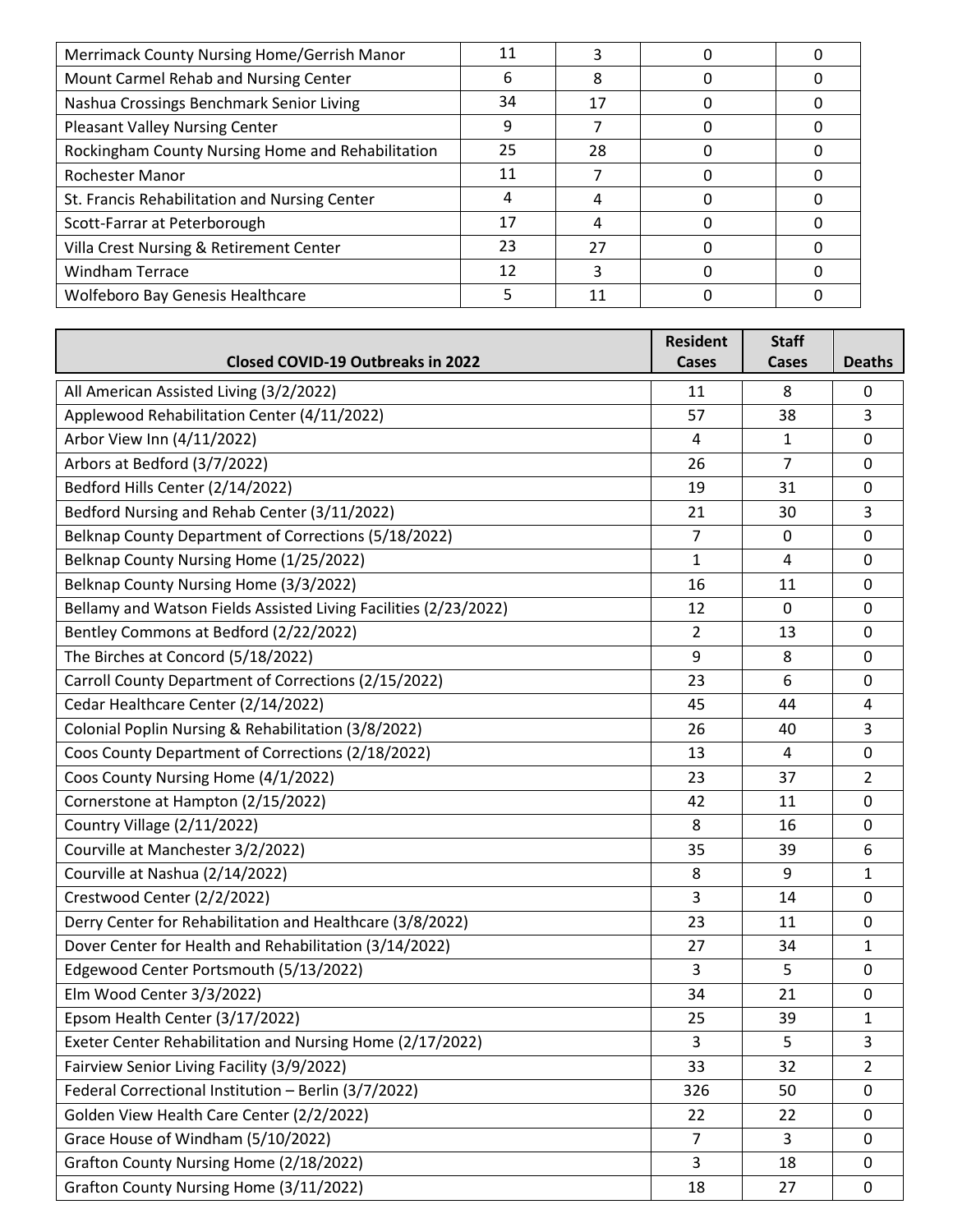| Granite Ledges of Concord (2/10/2022)                     | 3              | 4              | 0              |
|-----------------------------------------------------------|----------------|----------------|----------------|
| Greystone Farm at Salem (2/8/2022)                        | 11             | $\overline{7}$ | 1              |
| Hackett Hill Center (3/31/2022)                           | 32             | 36             | 0              |
| Hanover Hill Healthcare Center (3/2/2022)                 | 19             | 12             | 0              |
| Harris Hill Center (2/22/2022)                            | 13             | 23             | $\overline{2}$ |
| Havenwood Heritage Heights (2/15/2022)                    | 9              | 42             | 0              |
| Havenwood Heritage Heights (5/24/2022)                    | 13             | 13             | 0              |
| Hillsborough County Department of Corrections (2/22/2022) | 246            | 18             | 0              |
| Hillsborough County Nursing Home (2/11/2022)              | 38             | 31             | $\mathbf{1}$   |
| Inn At Fairview (2/22/2022)                               | 8              | 16             | $\mathbf{1}$   |
| Jaffrey Rehabilitation and Nursing Center (1/3/2022)      | 33             | 11             | $\mathbf{1}$   |
| Jaffrey Rehabilitation and Nursing Center (4/22/2022)     | 23             | 5              | 0              |
| Keene Center (3/9/2022)                                   | 9              | 32             | 0              |
| Laconia Rehabilitation Center (2/16/2022)                 | 50             | 44             | 0              |
| Lafayette Center (3/17/2022)                              | 43             | 34             | 0              |
| Langdon Place of Dover (4/1/2022)                         | $\overline{2}$ | 33             | 0              |
| Langdon Place of Dover (5/11/2022)                        | 19             | $\overline{7}$ | $\mathbf{1}$   |
| Langdon Place of Nashua (1/28/2022)                       | 6              | 4              | 0              |
| Lebanon Center Genesis (3/28/22)                          | 45             | 7              | $\mathbf{1}$   |
| Ledgewood Bay Assisted Living (2/7/2022)                  | 3              | 8              | 0              |
| Ledgewood Bay Assisted Living (5/11/2022)                 | 25             | 11             | 0              |
| Lilac View Assisted Care Facility (1/25/2022)             | 20             | 1              | $\mathbf{1}$   |
| Maple Leaf Healthcare Center (3/8/2022)                   | 31             | 34             | $\mathbf{1}$   |
| Maple Wood Cheshire County Nursing Home (2/4/2022)        | 19             | 28             | $\mathbf{1}$   |
| Maplewood Cheshire County Nursing Home (5/24/2022)        | 17             | 7              | 0              |
| Merrimack County Department of Corrections (2/22/2022)    | 24             | 1              | 0              |
| Merrimack County Nursing Home (3/4/2022)                  | 12             | 17             | 0              |
| Mineral Springs Genesis (1/24/22)                         | 26             | 18             | 3              |
| Mineral Springs Genesis (3/22/2022)                       | 39             | 24             | 0              |
| Mt. Carmel Rehabilitation and Nursing (2/25/2022)         | 22             | 40             | 0              |
| NH State Prison - Men's (2/22/2022)                       | 47             | 69             | 0              |
| NH State Prison - Women's (2/16/2022)                     | 21             | 6              | 0              |
| NH Veterans Home (3/3/2022)                               | 22             | 12             | $\mathbf{1}$   |
| Oceanside Center (3/15/2022)                              | 31             | 37             | $\mathbf{1}$   |
| Partridge House Genesis (2/24/2022)                       | 8              | $\overline{7}$ | 0              |
| Peaceful Harvest Homes (5/18/2022)                        | 9              | 3              | 0              |
| Pheasantwood Center (4/26/2022)                           | 42             | 13             | $\overline{2}$ |
| Pine Rock Manor Senior Living (2/17/2022)                 | 14             | $\overline{2}$ | 0              |
| Pines of Newmarket (5/23/2022)                            | 21             | $\overline{7}$ | 0              |
| Pleasant Valley Nursing Home (1/28/2022)                  | 38             | 17             | 0              |
| Premier Rehab and Healthcare (2/10/2022)                  | 48             | 15             | 0              |
| Premier Rehab and Healthcare (3/28/2022)                  | 31             | 5              | $\mathbf{1}$   |
| Ridgewood Center (3/7/2022)                               | 42             | 47             | 0              |
| Riverglen House (2/18/2022)                               | $\overline{2}$ | $\overline{7}$ | 0              |
| Riverside Rest Home (2/23/2022)                           | 8              | 19             | 0              |
| Riverwoods At Durham (5/24/2022)                          | 6              | 9              | 0              |
| Riverwoods At Exeter (2/11/2022)                          | 6              | 49             | 0              |
| RiverWoods at Exeter (5/18/2022)                          | 10             | 14             | $\mathbf 0$    |